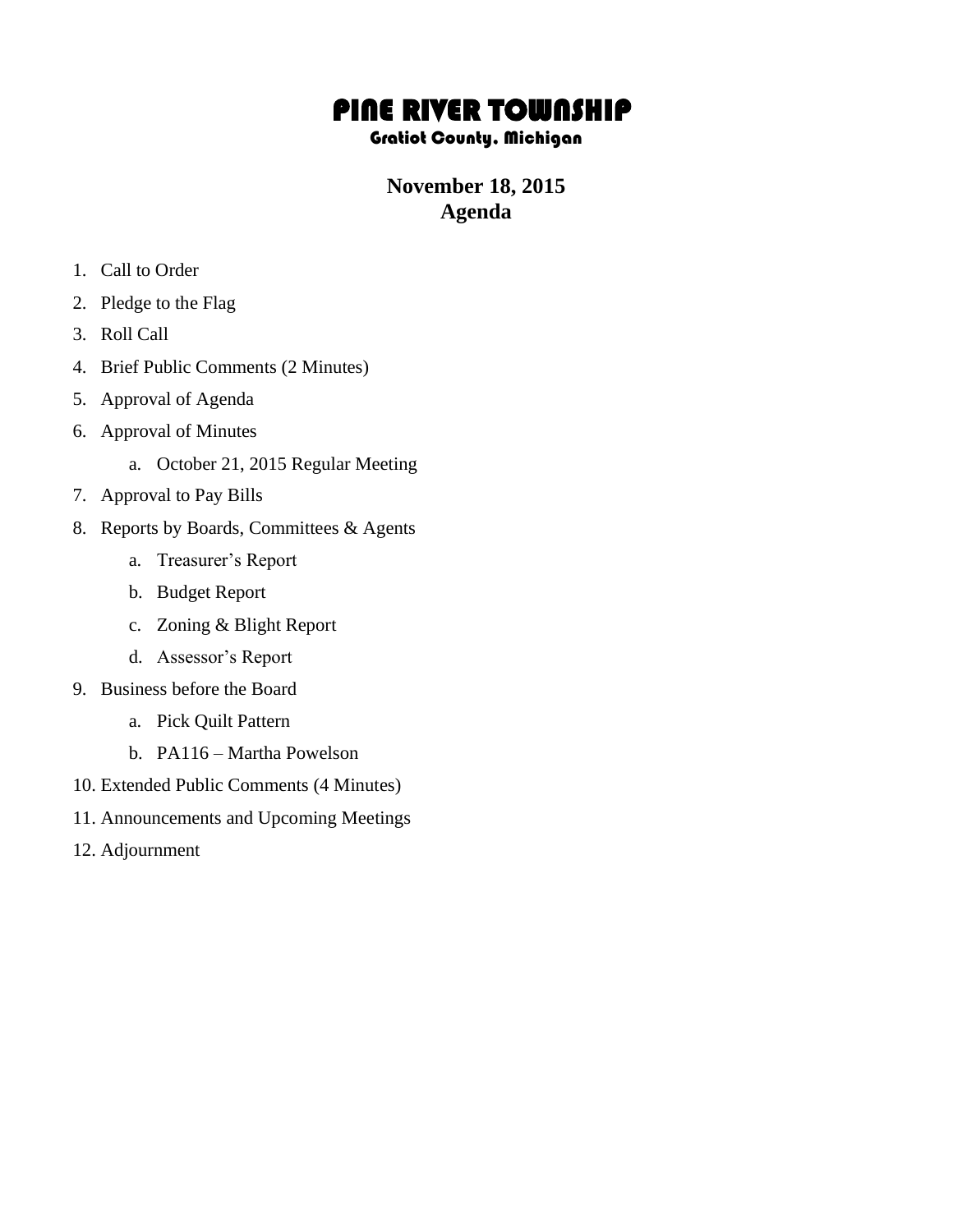#### **MINUTES OF THE PINE RIVER TOWNSHIP BOARD MONTHLY MEETING NOVEMBER 18, 2015**

- 1. The regular monthly meeting of the Pine River Township Board was called to order at 7:00 pm by Supervisor Beeson at the Township Hall.
- 2. Pledge the flag: The board and the public said the pledge to the flag.
- 3. Roll Call: Baker: present, Best: present, Moeggenborg: present, Beeson: present, Rademacher: present. All board members present.
- 4. Brief Public comments (2 minutes): None.
- 5. Approve the Revised Agenda: Motion by Moeggenborg: second by Best: to approve the agenda as presented. All board members approved. Motion carried 5-0.
- 6. Approve the Minutes: Motion by Best: second by Moeggenborg: to approve the Regular Meeting Minutes of October 21, 2015. All board members approved. Motion carried 5-0.
- 7. Approval to Pay Bills:

Motion made by Moeggenborg: second by Best: to pay bills as presented in the amount of \$ 18,254.79. All board members approved. Motion carried 5-0.

- 8. Reports by Boards, Committees & Agents
	- a. Treasurers Report Discussion; report placed on file.
	- b. Budget Report Discussion: report placed on file.
	- c. Zoning & Blight Officer Discussion: report placed on file
	- d. Assessor Report Discussion.
	- e. Fire Services Discussion.
- 9. Business before the Board
	- a. Pick Quilt Pattern

A pattern was decided on by the board. (Sample A – left pattern)

b. PA 116 for Martha Powelson

Motion made by Moeggenborg: second by Baker: to approve adding Parcel ID # 29-12-005-008-40 - (80 acres) and Parcel ID # 29-12-018-001-00 - (40 acres) to PA 116 Program. All board members approved. Motion carried 5-0.

10. Extended Public Comments (4 Minutes)

Trustee Baker reported that the cemetery project has been completed.

In the spring the newly planted trees would have to be watered. Twin City would be willing to do this or the Sexton that lives next door to cemetery also has an interest. He will make a decision in the spring. He will also investigate getting a sign made and installed stating the cemetery name "**Wright Cemetery**".

11. Announcements and Upcoming Meeting